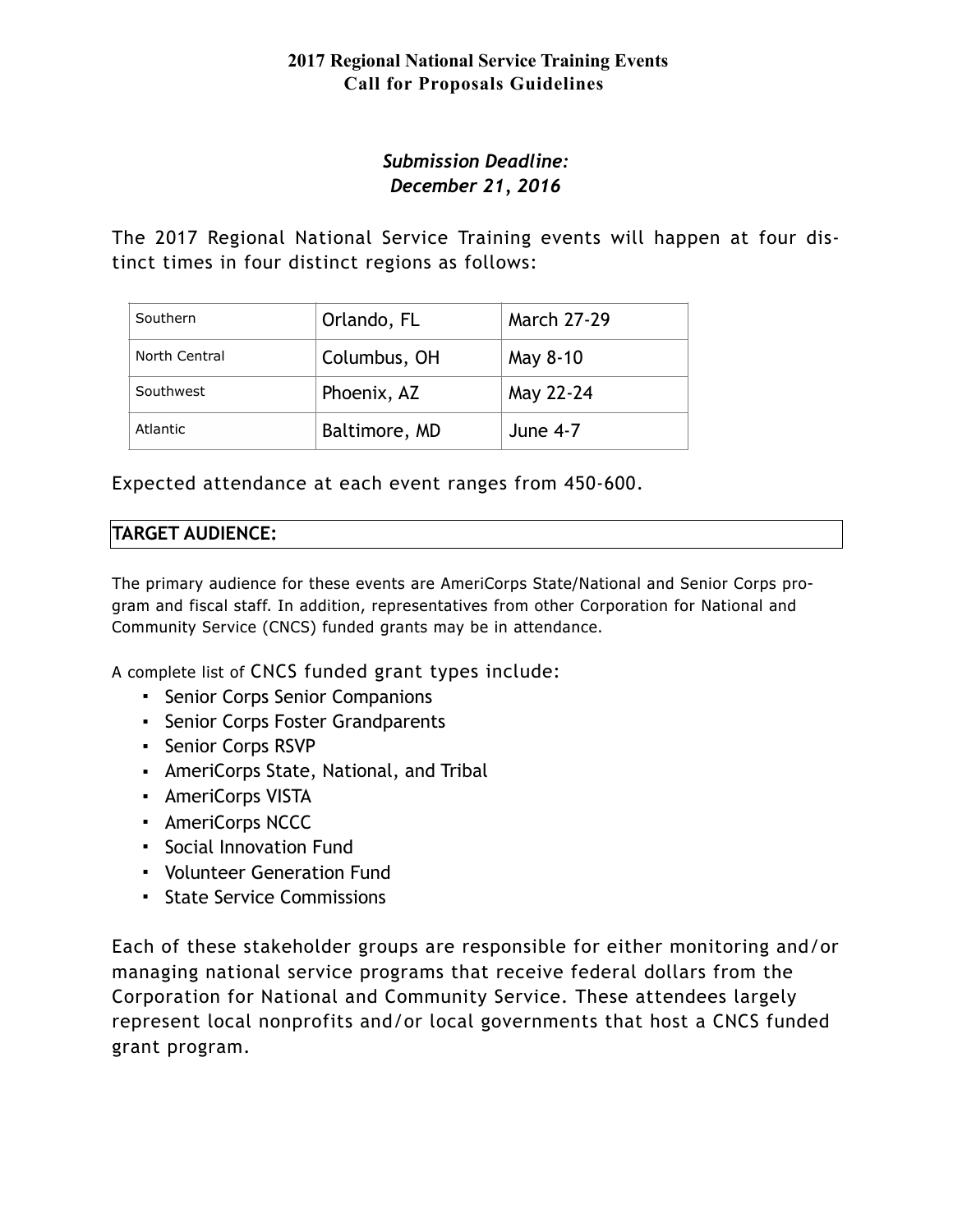## **EVENT PURPOSE:**

To support and guide the national service participants at each of our training events by growing their resources, tending to their specific needs, building their capacities, and creating a space for inspiration.

## **EVENT OUTCOMES:**

## **During each of the training events, we hope to do the following:**

- 1. Expose participants to different ways of doing things
- 2. Meet the needs of all experience and stakeholder levels
- 3. Explore strategies that strengthen and sustain member, volunteer, and participant opportunities and experience
- 4. Build participant knowledge base in program, fiscal, and grants management
- 5. Recognize and appreciate participants
- 6. Put the pieces of the national service puzzle together
- 7. Enhance evidence base and performance management understanding and implementation
- 8. Strengthen and expand national service connections and cross stream partnerships
- 9. Provide opportunities for professional development on areas outside of program, fiscal, and grants management

## **During each of the training events, we hope our participants:**

- 1. Leave with questions answered
- 2. Walk away with solutions to problems they face
- 3. Walk away with at least 3 new resources people, information, tools, knowledge…
- 4. Have a plan for specific improvements in grants, fiscal, performance, and/or program management
- 5. Leave with a renewed spirit and strategies to sustain that spirit

# **SESSION FORMATS:**

**In response to feedback from the field, the session formats we are looking to have presenters propose learning opportunities around are:**

- A.90-minute Presentation Sessions
- B. 3-Hour Workshop Sessions (part 1 and part 2 in 90 minute sessions)
- C.Keynote Speakers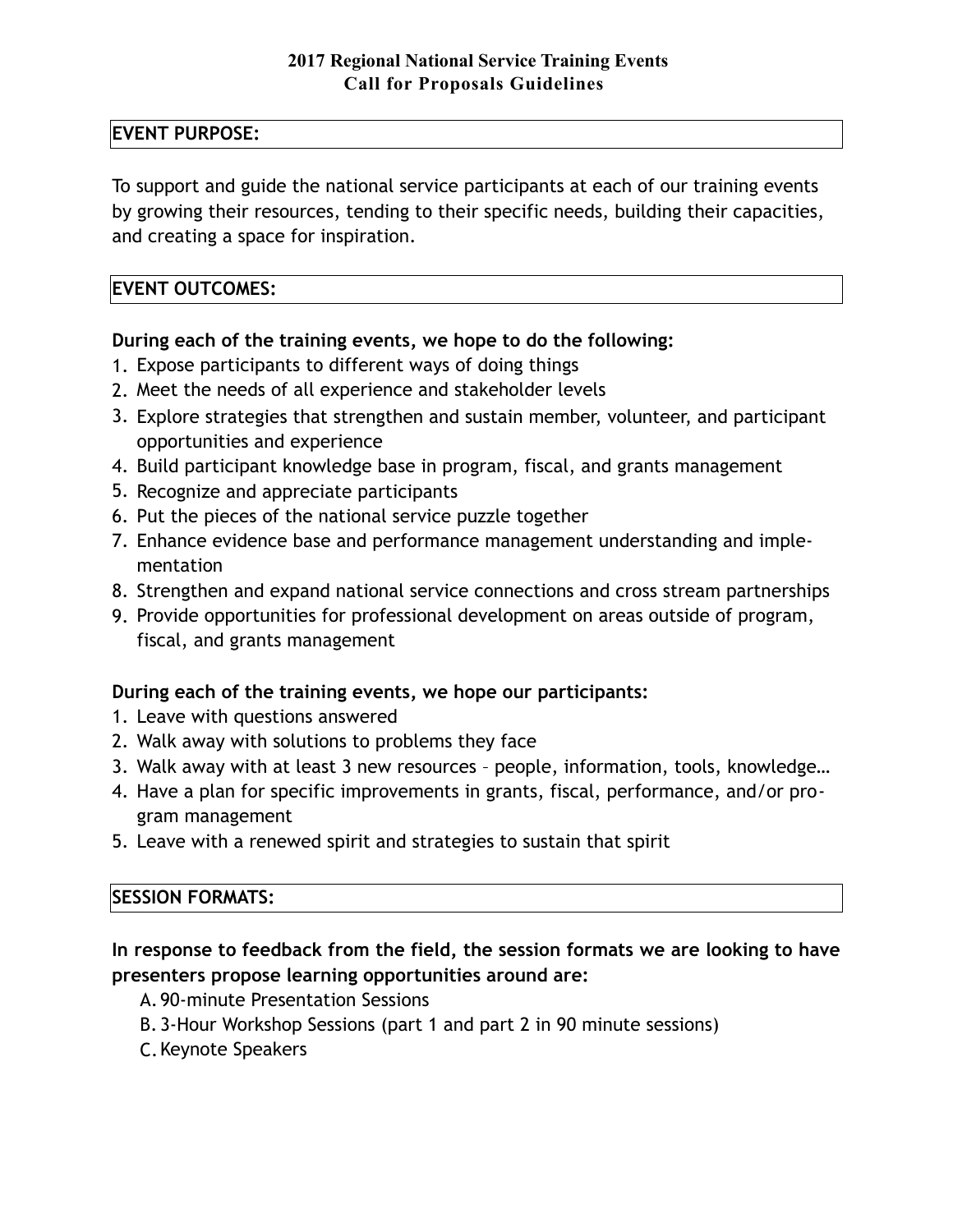### **Who should submit a proposal for this session?**

Presenters who are comfortable and skilled at working with 30-75 participants should submit a proposal for a 90-minute Presentation Session. Presentation Sessions should 1) present information and 2) build specific skills by giving the participants an opportunity to practice the concepts presented.

### **Who will attend this session?**

• This type of session may be most appropriate for a *specific target audience* or *level of experience* (see "Proposal Form").

## **What will presenters need to do?**

- Presenters will provide training to approximately 30-75 participants in a specific breakout room.
- Presenters may repeat the same 90-minute session during another time block.
- Presenters should include a **hands-on component** for participants to **practice** what they are learning in some interactive way: individual, small group, or large group activities; discussion; games; reflection; worksheets; etc.
- Allow time for questions and answers.
- Presenters will have **90-minutes** to carry out the workshop.
- Presenters may use tech audio/visual equipment, which will be **available upon request and as the budget allows**.

## **C. 3-HOUR WORKSHOPS**

## **Who should submit a proposal for this session?**

These Workshops are to be facilitated by *highly experienced presenters* who are comfortable and skilled at using interactive techniques with 30-100 participants in the practical application of concepts.

#### **Who will attend this session?**

- This type of session may be most appropriate for a more *specific target audience* or *level of experience*.
- Participants interested in a deeper, interactive, practical exploration on a topic.
- This type of format allows for a high level of dialogue and learning through a more in-depth application of concepts with participants needing this skill/ knowledge.

#### **What will presenters need to do?**

- Presenters will provide training to approximately 30-100 participants.
- Presenters may repeat the 3-hour session during another time block.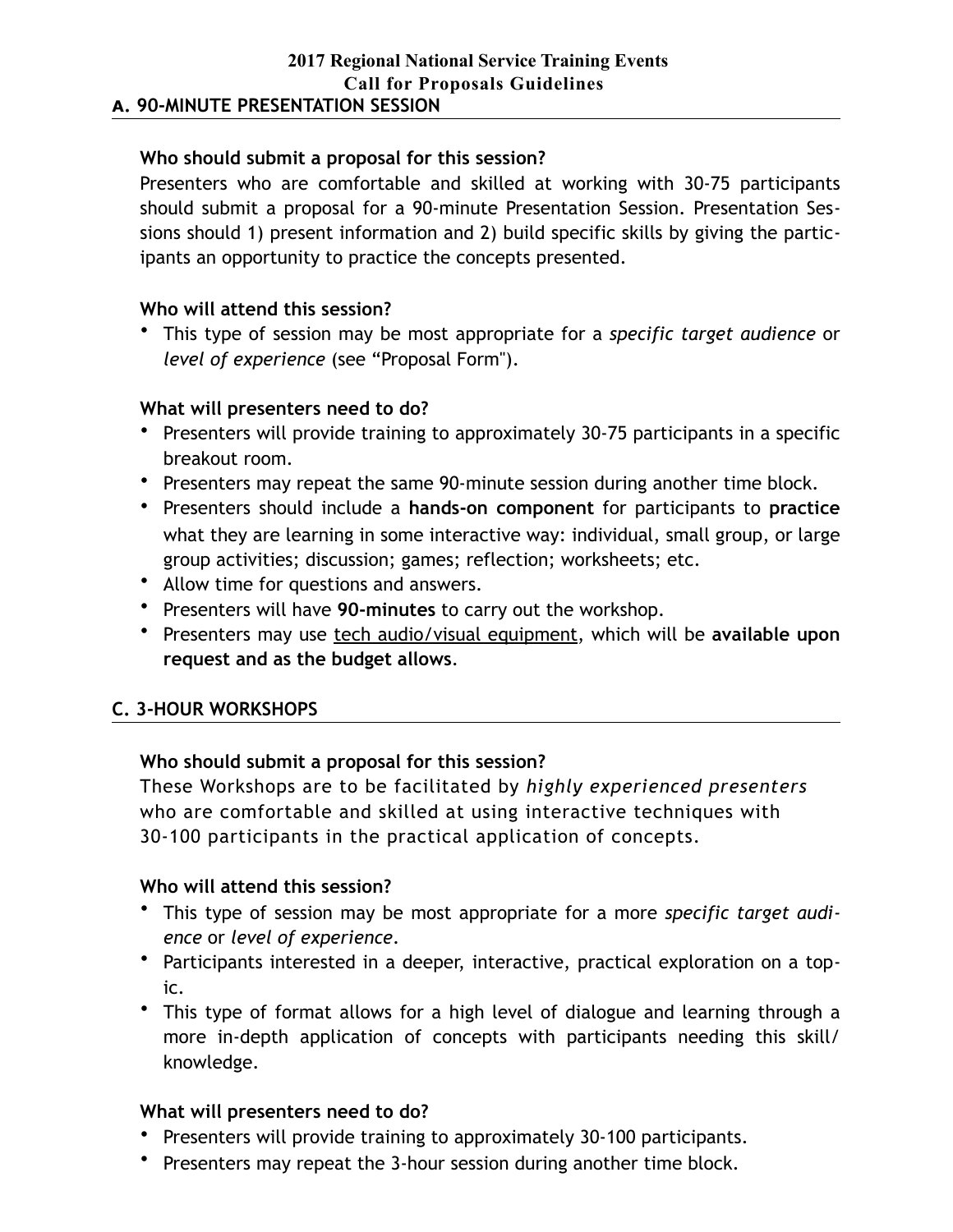- Presenters should consider including a **hands-on component** for participants to **apply** what they are learning in some interactive way: individual, small group, or large group activities; discussion; games; reflection; worksheets; etc.
- Presenters will have **three hours** to carry out the workshop plus allow for a 15 minute **break.**
- **Allow time for questions and answers.**
- Presenters may use tech audio/visual equipment, which will be **available upon request and as the budget allows**.

# **D. KEYNOTE SPEAKERS**

# **Who should submit a proposal for this session?**

Keynote speakers must be individuals who can engage a diverse audience and present relevant information on important topics to the national service field. Keynote speakers will support our large group opportunities where meals will be served and all participants will be in attendance (approximately 600 people).

# **Who will attend this session?**

• All participants of the event - keynote MUST be engaging for ALL audience types

# **What will keynote speakers need to do?**

- Provide keynote speech and/or activity to a large audience of about 600 people for approximately 30 minutes.
- Understand the diverse national service audience and not speak to one constituent, but to them all.
- Presenters may use tech audio/visual equipment, which will be **available upon request and as the budget allows**.

# **TARGET AUDIENCE:**

Presenters must understand that the participants who attend these events have varied levels of experience. As such, proposals should specifically identify the targeted **Level of Instruction** for the audience:

- **Introductory (101)**  *Staff with less than a year of experience on this topic*
- **Experienced (201)** *Staff with 1-5 years of experience on this topic*
- **Advanced (301)**  *Staff with more than 5 years of experience on this topic*
- **General Audience**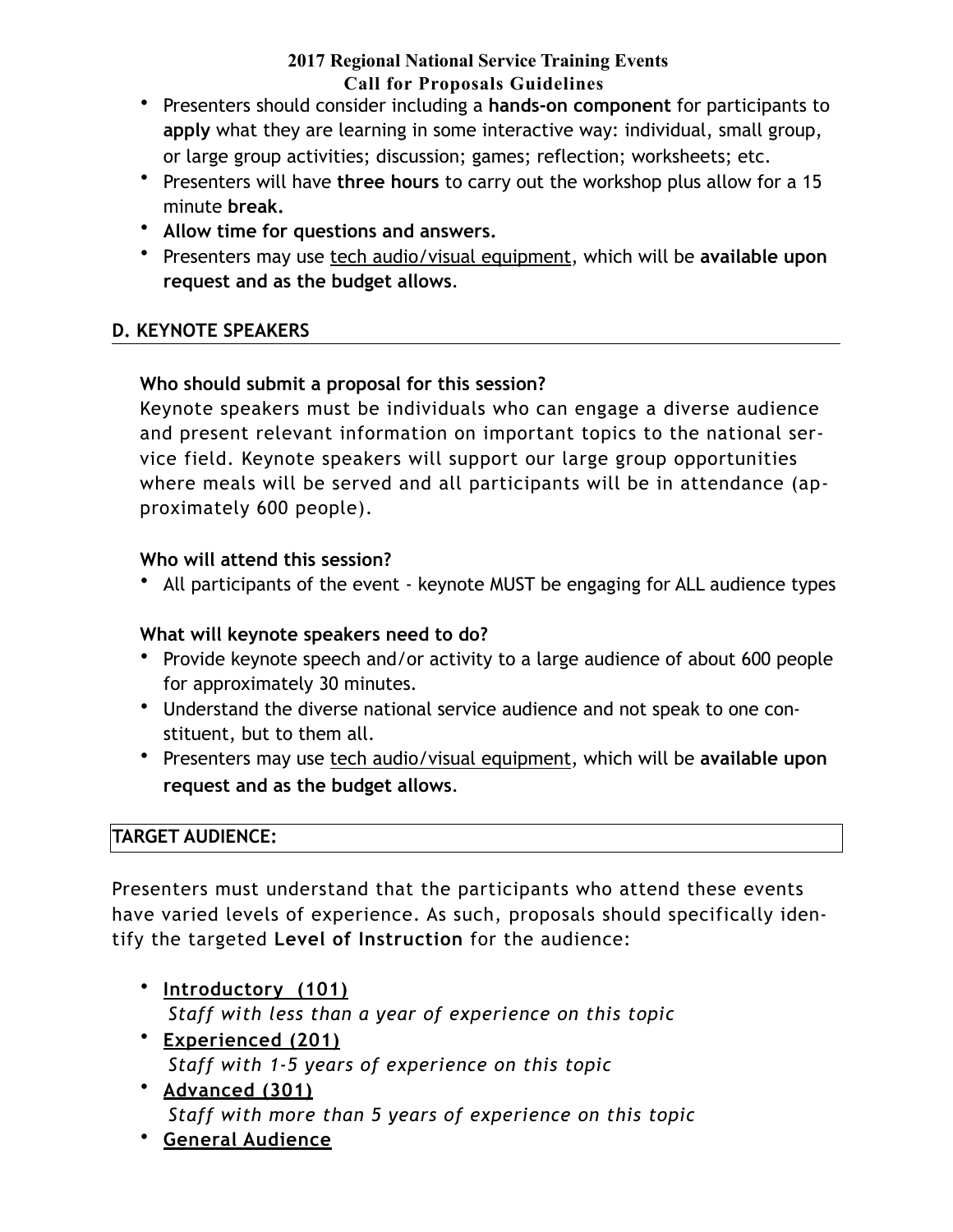### **2017 Regional National Service Training Events Call for Proposals Guidelines** Mixed audience with various levels of experience

Proposals that address experienced and advanced levels are strongly encouraged.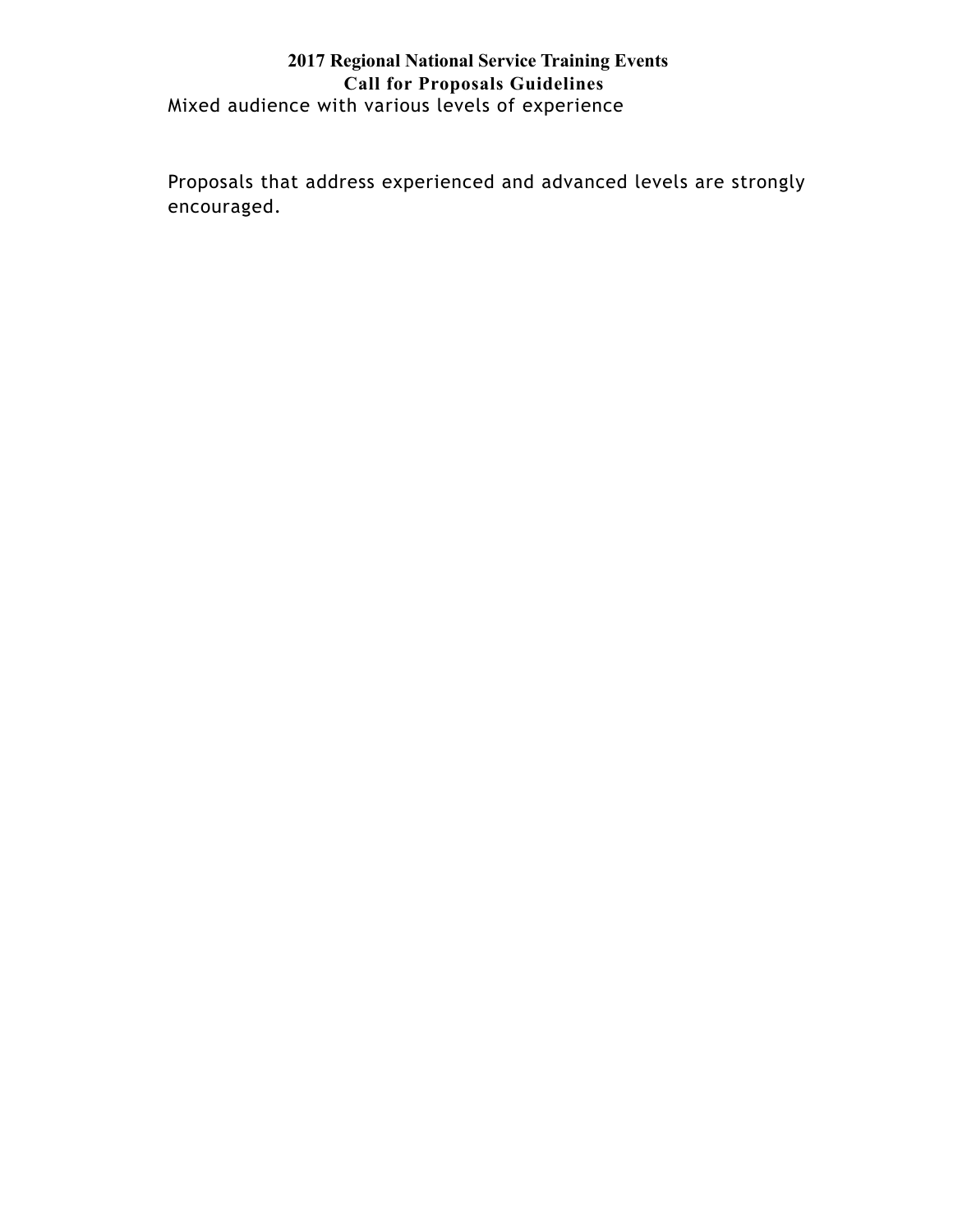**PRIORITIZED SESSION TOPICS:** 

The four regional Planning Committees have identified the following topic areas as the most urgent and important for the field. Proposals that address additional topics will be considered; however, during the selection process, **priority will be given to proposals that address the below list of topics**. In addition, keynote speakers are encouraged to consider the below topic area list and also topics that renew the spirit of those in attendance, or leave participants with a high level of enthusiasm.

### **Topic Priorities for Senior Corps & VGF:**

Volunteer Recruitment Evidence Based Programming and Evaluation Developing Work Plans Performance Measurement Engaging Older Adults in Service Volunteer Engagement and Retention Grant writing Peer Roundtables Community Engagement Social Media to Engage Older Adults Budget Management Managing Aging Volunteers Capacity Building

Program Management

**Topic Priorities for AmeriCorps and SIF:** 

Member Engagement and Retention Program Evaluation Member Recruitment Member Development Motivational coaching Performance Measurement Data Quality Review Community Engagement Life After AmeriCorps eGrants Program/Site Management Capacity Building Evidence based programming Grant writing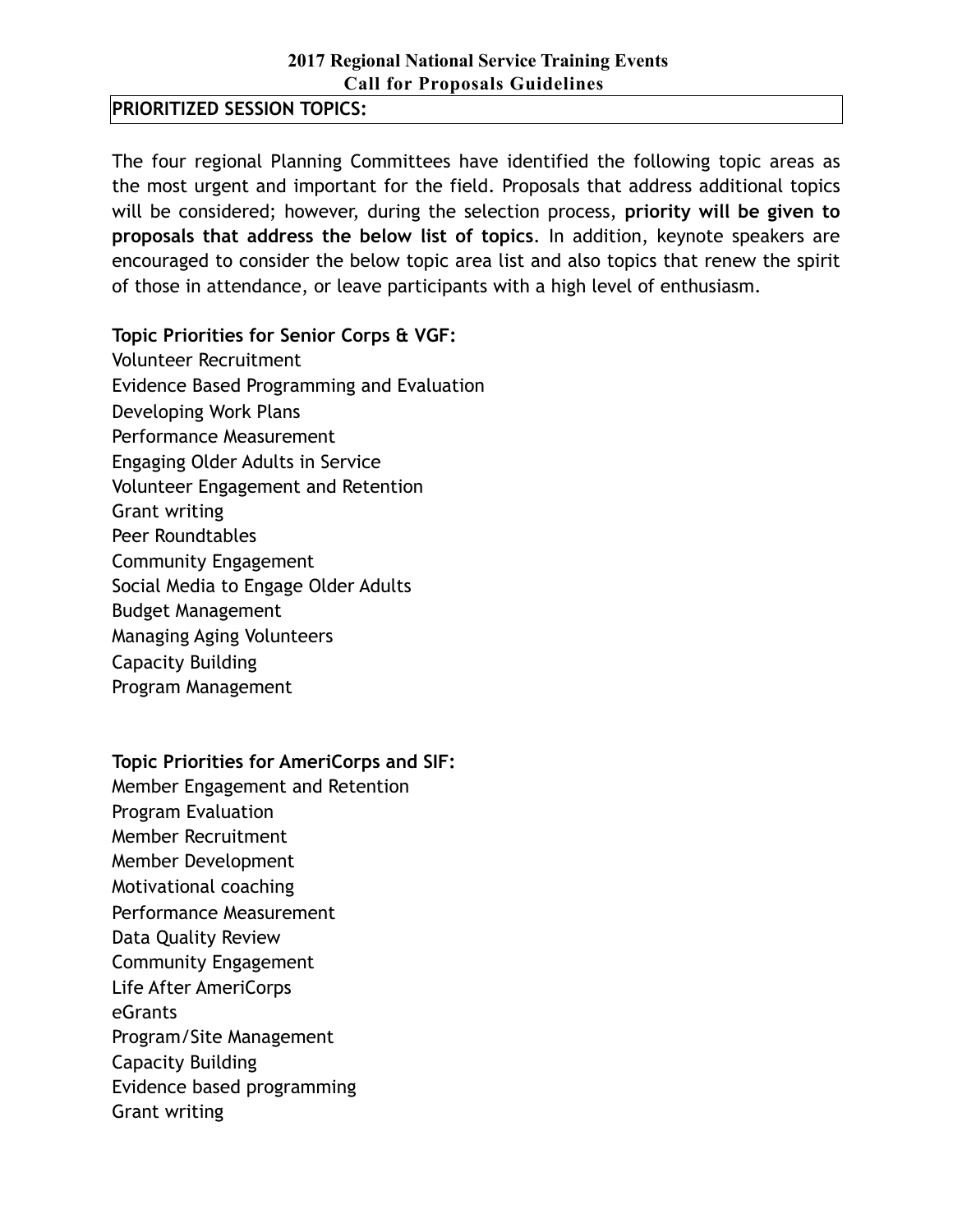Proposal forms can be submitted via the online survey monkey form here: <https://www.surveymonkey.com/r/RegionalCFP2017>

To obtain a copy of this form or if you have any questions or concerns about the Proposal Form, please contact Rachel Bruns:

| <b>Contact Name:</b> Rachel Bruns |                       |                    |
|-----------------------------------|-----------------------|--------------------|
| Email:                            | rbruns@asc-online.org |                    |
| Telephone:                        | Office: 515-255-3791  | Cell: 515-720-5892 |

#### **WHAT IS THE SUBMISSION DEADLINE?**

All proposals must be received via email by Wednesday, December 21 **at midnight ET.** to be considered for one or more of the Regional Training Events. This deadline applies to all potential presenters including peers, paid presenters, and CNCS staff (not including required CNCS content).

### **HOW WILL PROPOSALS BE SELECTED?**

Proposals will be reviewed by each region's conference planning committee or a designated workshop selection committee and selected based on the following criteria: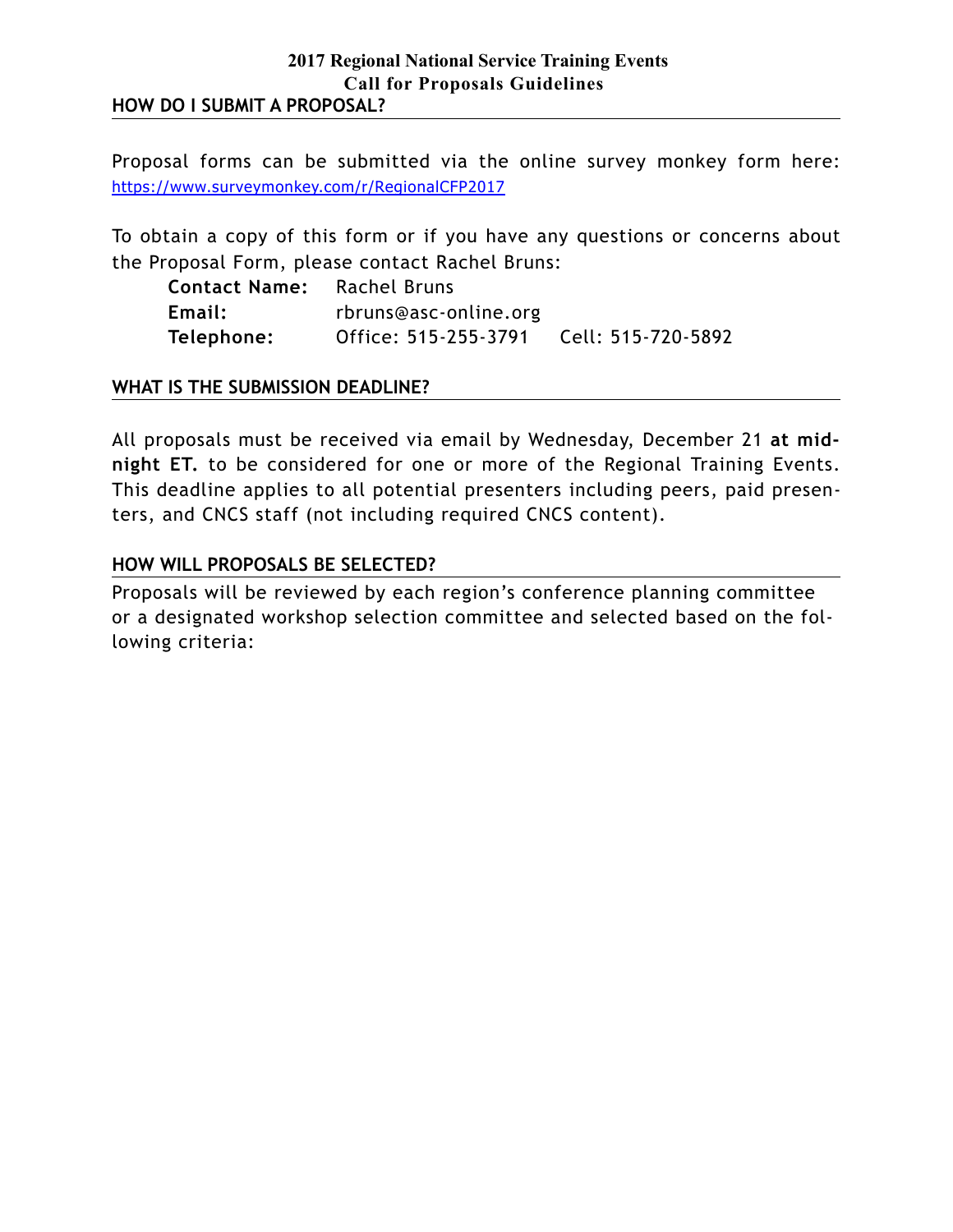- Relevance to the conference purpose and outcomes
- Ability to address timely, relevant topics (**see above topic list**)
- Building of participants' skills/ knowledge
- Presenter's appreciation/ knowledge of topic (content expertise)
- Presenter's training experience, skills, and style
- Presenter's reference
- Topic, content, and methodology and whether it meets the target audience's needs and level of expertise
- Clear outcomes for increasing participants' skills, knowledge, or other resources
- High-quality handouts or other materials
- Costs and budget availability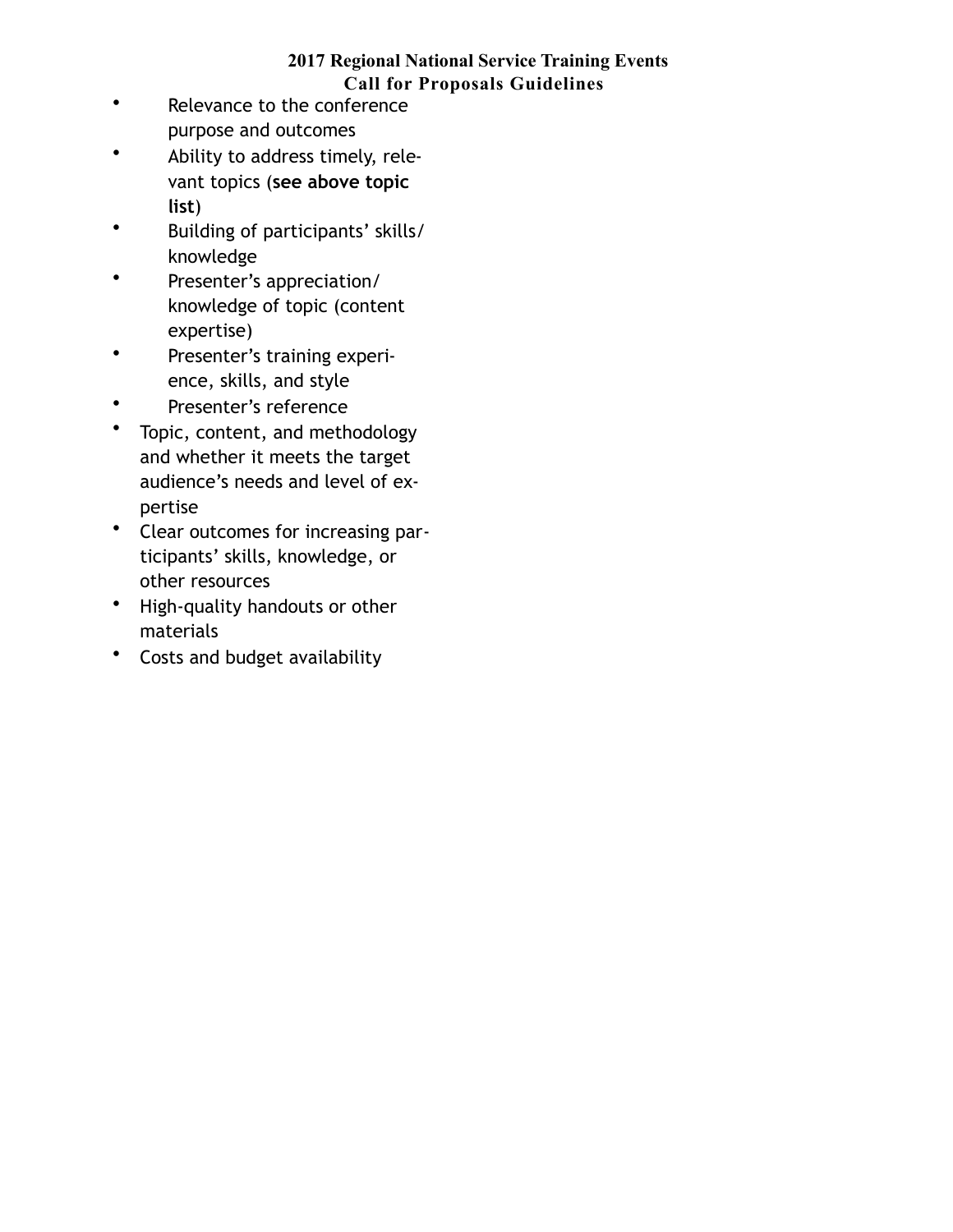### **WHEN AND HOW WILL I KNOW IF I HAVE BEEN SELECTED?**

Presenters will be **notified by email at least 8 weeks prior to the particular regional event that they are being** *recommended* **for a particular event. CNCS has final approval on the agenda and presenters. You will receive an official confirmation of your selection as a presenter as soon as CNCS approves the agenda (approx. 7 weeks prior to the event). Once you are confirmed, you may move forward with booking travel, registration, etc. You will be required to submit presentation materials for review 5 weeks in advance of the event.** The event agenda, presenters, and presenter materials are subject to approval by the Corporation for National and Community Service (CNCS).

### **IF I AM SELECTED, WHAT ARE THE NEXT STEPS?**

- Presenters will register for the event the same as all other participants. Additional information about online registration, travel, lodging reservations, etc. will be provided at a later date.
- All presenters must submit **electronic copies of final handouts, power points, and other training materials** by a certain date prior to each event (5 weeks prior to the event). This is a requirement of the Corporation for National and Community Service. All materials will be reviewed by CNCS and any edits they require will have to be made by the presenter prior to the final distribution.
- Presenters will **prepare and supply their own handouts** for distribution at the sessions, *unless otherwise specified by each individual region.*
- All conference-related information will be emailed to the **lead presenter**, who is responsible for sharing with the co-presenters.

## **WHAT ARE THE EVENT COSTS?**

#### **COSTS**

For individuals who present, the registration fee is waived. If you have multiple presenters per session, it is not guaranteed each presenter will receive a waived registration, as that will be budget dependent.

Unless other arrangements have been negotiated, presenters are responsible for other expenses related to participation in one or more of the Regional Events: travel, lodging, and per diem expenses as well as the costs of handouts and other materials used in the sessions (unless otherwise informed by each region).